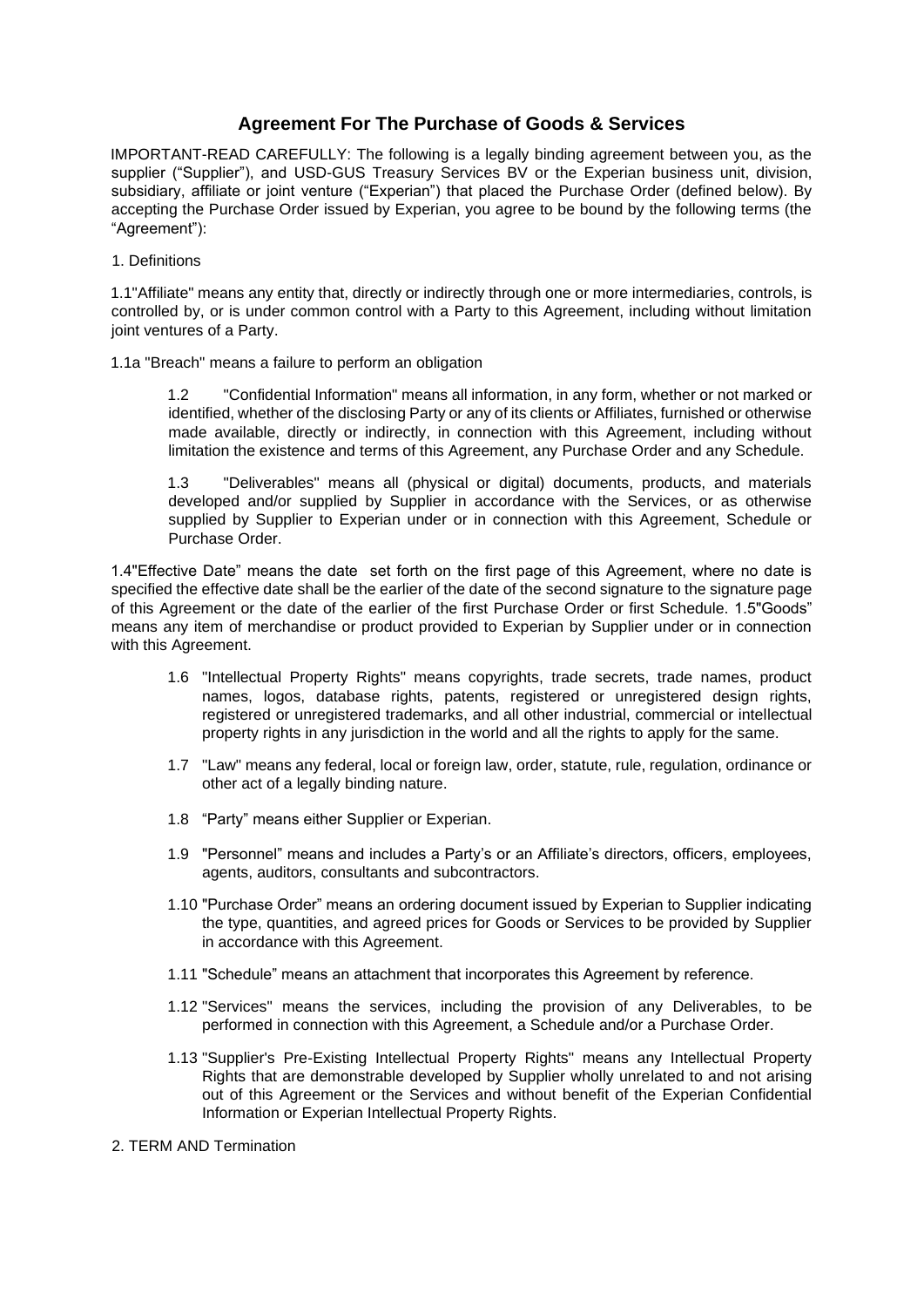2.1 The term of this Agreement shall commence upon the Effective Date hereof and continue until terminated pursuant to this Agreement.

2.2 Either Party may terminate this Agreement, any Schedule, or Purchase Order immediately without liability to the other and without prejudice to its other rights at any time by giving notice in writing to the other Party if:

2.2.1 The other Party is in Breach of any of the terms of this Agreement which is not capable of remedy or where remedial, has failed to remedy that breach within thirty (30) calendar days of being notified in writing of it; or

2.2.2 The other Party's financial position has deteriorated to such an extent that in the reasonable opinion of the terminating Party its capability to adequately fulfill its obligations hereunder has been placed in jeopardy.

2.3 Experian shall be entitled to terminate any Schedule or Purchase Order hereunder upon reasonable prior written notice to Supplier.

2.4 Experian may cancel a Purchase Order at no charge prior to the receipt of the Goods by Experian or provision of Services.

2.5 No termination of this Agreement, or any Schedule or Purchase Order shall affect any rights, obligations, or liabilities of either Party which have accrued before. In the event of any termination of this Agreement, or any Schedule or Purchase Order, Experian's liability hereunder is limited to payment of Goods and/or Services accepted prior to the date of termination.

2.6 Upon any termination of this Agreement, or any Schedule or Purchase Order, completion of the Services under the applicable Schedule, or the written request of Experian, Supplier shall immediately return or destroy, as Experian may direct in writing, all Confidential Information, materials, and other documentation written/created pursuant to this Agreement, including without limitation Experian credit cards, telephone cards, office or desk keys, security passes, software, computers, modems, diskettes, instruments, tools, or devices. If Experian terminates a Schedule pursuant to Section 2.2 above, then Experian will be entitled to receive a refund from Supplier of (i) any prepaid, but unused fees for Services; and (ii) all amounts paid by Experian pursuant to the Schedule on account of the Services or other goods furnished by Supplier to Experian in conjunction with such Services, that Experian is unable to utilize effectively or completely as a result of Supplier's failure to cure the breach.

## 3.ORDERS, Delivery, and Acceptance

3.1 Supplier shall provide Goods or Services as described in a Schedule and/or Purchase Order. Supplier shall cause its Personnel to abide by the terms of this Agreement, including, but not limited to, the "Ethical Standards set forth in Section 13. Risk of loss and title to the Goods shall pass to Experian upon receipt.

3.2 Supplier will deliver all Goods to Experian's designated location, freight prepaid and added to Experian's invoice or as otherwise negotiated. All items are to be suitably boxed, wrapped, or coated so as to be protected against hazards of shipment, storage, and exposure and labeled to show the Purchase Order number and delivery contact name. Itemized packing slips showing the Purchase Order number shall accompany each delivery. Experian's count shall be conclusive in the absence of a packing slip.

3.3 Goods and Services shall be delivered within the mutually agreed upon delivery time, in conformance with this Agreement, Purchase Order, or Schedule. Experian shall have the right to inspect and test Goods within a reasonable time after delivery to Experian. If the Services are not performed to Experian's satisfaction or the Goods are not in conformance with the specifications or Purchase Order therefore, Experian shall notify Supplier within a reasonable amount of time and identify to Supplier the deficiency in Goods and/or Services. Supplier will use its best efforts to either correct and deliver to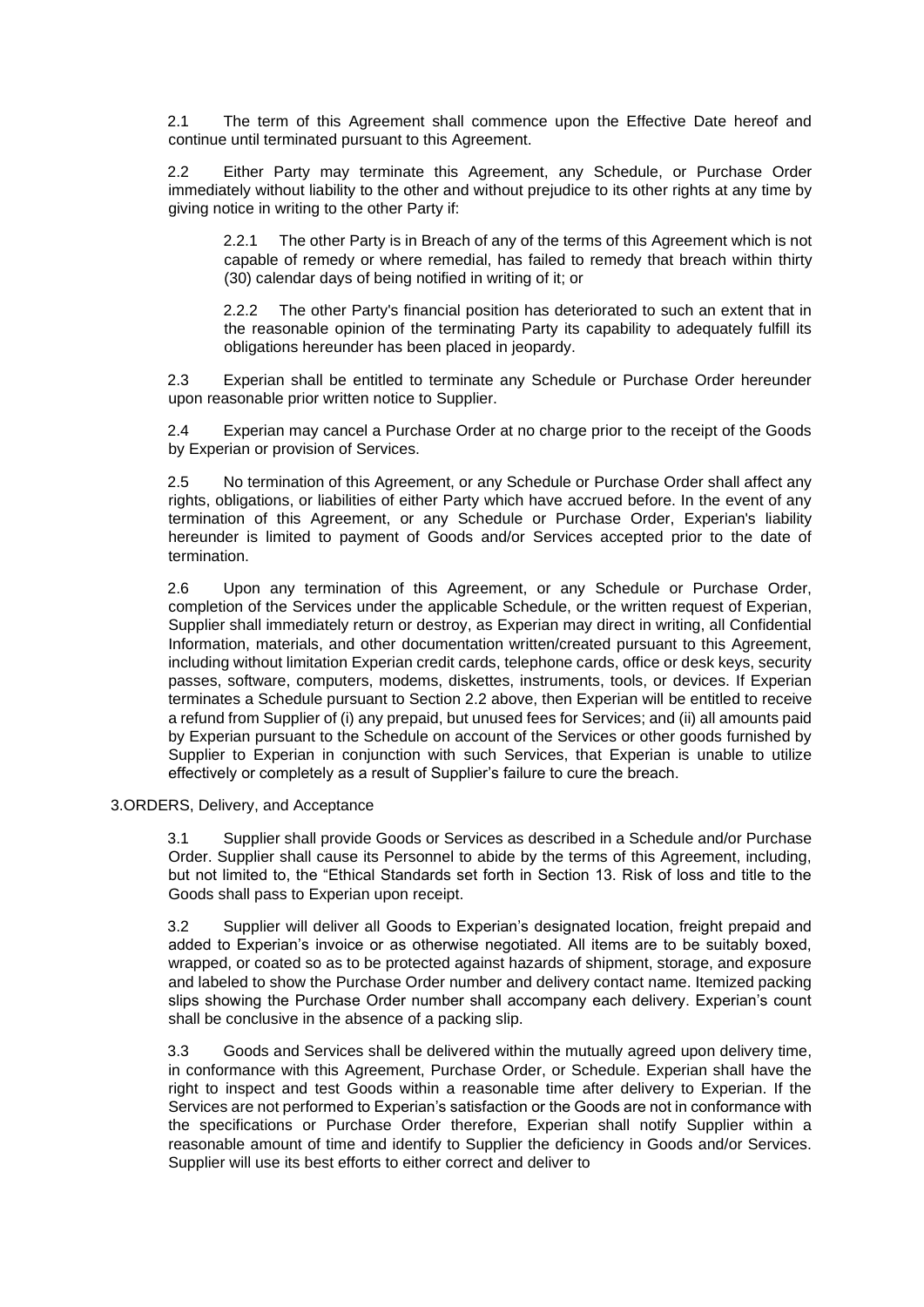Experian, at Supplier's sole cost and as soon as practical following its receipt of notice, the corrected Goods and/or Services or credit the applicable invoice for the deficient Goods at Experian's sole preference. Neither payment for Goods or Services nor inspection shall constitute or imply acceptance of the Goods or Services and shall in no way impair the right of Experian to reject damaged, nonconforming or defective Goods or Services, or to avail itself of any other remedy to which it may be entitled.

## 4.Payment

4.1 Supplier shall be compensated for the Goods or Services specifically set forth in a Purchase Order or Schedule. Said compensation shall be the entire compensation to which Supplier shall be entitled to hereunder, and neither Supplier nor Supplier's Personnel or any other person or entity retained by Supplier shall be entitled to receive any other compensation.

4.2 Supplier shall be solely responsible for and shall bear all costs and expenses incident to the performance of the Services, including but not limited to, all costs and expenses of any required drug screen(s), credit check(s) and/or any background investigation(s) and equipment, and all fees, licenses, bonds or taxes in connection with Supplier's costs of doing business. In connection with travel approved in writing by Experian, reasonable and necessary travel related expenses actually incurred in connection with the performance of the Services shall be reimbursed pursuant to Experian's travel policy, available on request by the Supplier.

4.3 Experian shall be entitled to any discounts for prompt payment or volume purchase customarily granted by Supplier. The cash discount period available to Experian shall run from the date of receipt of an invoice conforming to the instructions herein or receipt of the Goods at the agreed destination, whichever occurs last. Experian will be granted any price reductions applicable that occur after the Purchase Order has been issued and before the Goods and/or Services are delivered.

4.4 Supplier shall submit its invoices to Experian upon completion of the Services and/or delivery and acceptance (if applicable) of the Goods. Supplier shall submit its invoices to Experian in accordance with the applicable Schedule or Purchase Order. For more information on how to submit invoices please refer to the Experian user guide attached to the confirmation registration workflow email. Payment for Goods and Services shall be due forty-five (45) calendar days from receipt of a correct invoice therefore. For the avoidance of doubt, if Supplier does not include in such invoice a Purchase Order number, a unique invoice number, a description sufficient to identify the Goods delivered or Services performed, and any other information reasonably requested by Experian, or if the amount invoiced is otherwise inaccurate, then such invoice will not be correct for the purpose of this section and Experian shall be under no obligation to pay the Supplier until the Supplier has provided such correct invoice. Experian reserves the right to deduct from or offset against any payment to Supplier all monies due or becoming due Experian from Supplier whether in connection with this Agreement or otherwise. Supplier shall maintain complete and accurate records relating to Supplier's invoicing under this Agreement. During the Term of this Agreement and for a period of three (3) years following termination hereof, Experian or its designated agent shall, during normal business hours, have reasonable access and the right to examine any of Supplier's books, documents, and records pertaining to Supplier's invoicing under this Agreement. As a condition of such review, Experian shall provide reasonable notice to Supplier and shall keep, and ensure that its designated agent agrees to keep, Supplier's Confidential Information in confidence and shall not disclose any Confidential Information obtained solely through the review without the express written consent of Supplier.

4.5 The fees set forth in the Schedule or Purchase Order do not include taxes. Experian shall be responsible for and shall bear all applicable sales, use, excise, personal property and value added taxes, or taxes of a similar nature (excluding personal property taxes on items owned and used exclusively by Supplier and taxes based on Supplier's gross margin or net income which shall be borne by Supplier), imposed by any federal, state, provincial, or local government, or other taxing authority on all items, goods and/or services being paid for by Experian to Supplier under this Agreement. The Parties shall cooperate with each other to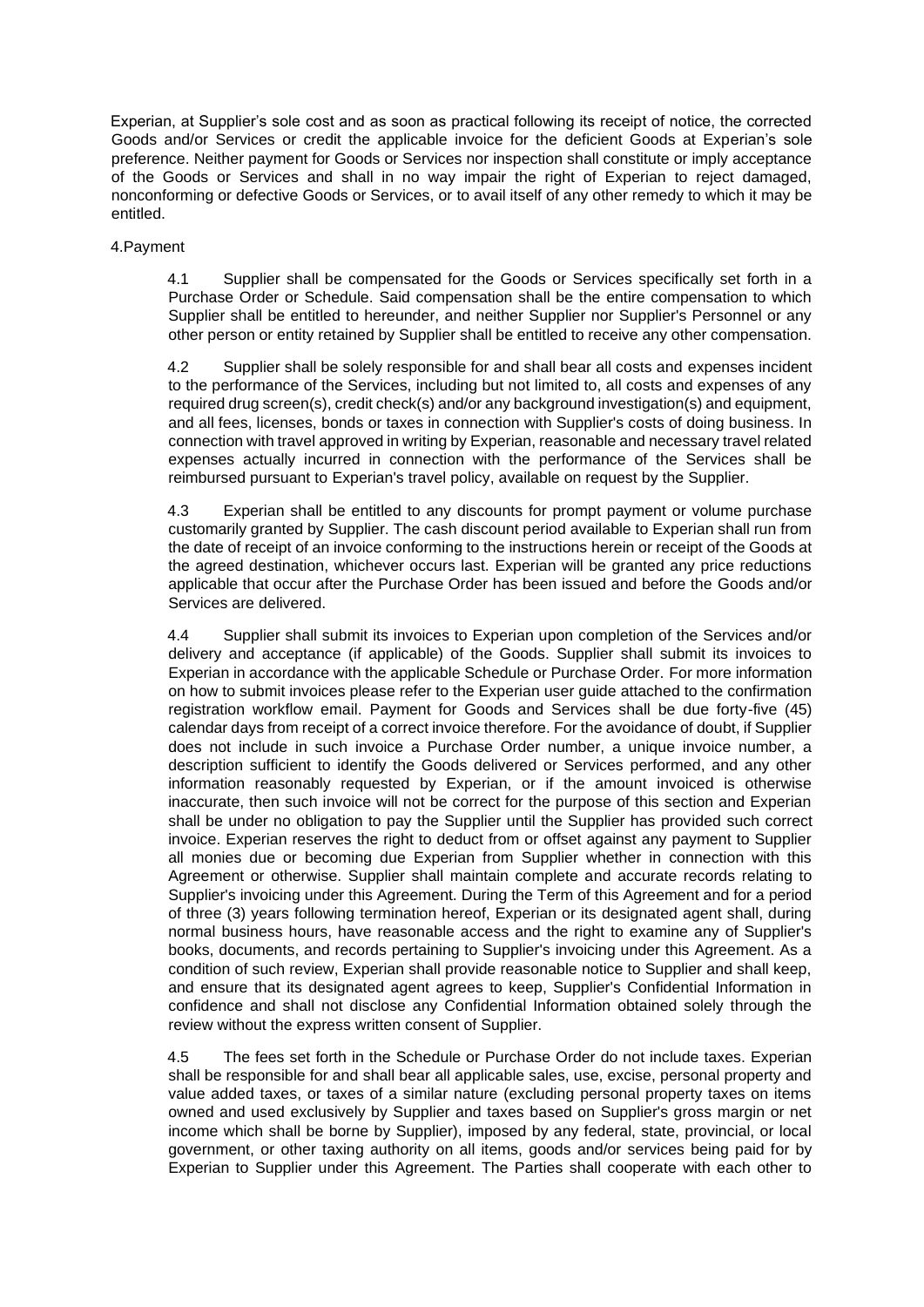minimize any applicable sales, use, value added, withholding or similar tax and, in connection therewith, the Parties shall provide each other with any relevant tax information as reasonably requested (including, without limitation, resale or exemption certificates, multi-state exemption certificates, value added tax numbers, information concerning the use of assets, materials and notices of assessments). Notwithstanding the foregoing, Supplier shall notify Experian within ninety (90) calendar days of the applicable invoice if taxes were improperly invoiced, thereafter Experian shall have no obligation to remit payment to Supplier for any taxes improperly invoiced by Supplier.

## 5. Ownership, Rights AND GUARANTEES

- 5.1 All right, title and interest in and to all Deliverables and Intellectual Property Rights created during or in the context of the Agreement and/or in the performance of Services shall be and remain the sole and exclusive property of Experian. Immediately upon the creation of any Deliverables and/or Intellectual Property Rights during or in the context of the Agreement and/or in the performance of the Services, Supplier shall disclose and deliver to Experian all information and data in its possession, power, or control necessary for a full understanding, application and, where applicable, registration of the Intellectual Property Right and/or Deliverable. In the event that Supplier creates any works of authorship, the Parties agree such works of authorship shall be considered works made under the instruction(s) of Experian under article 6 of the Dutch Copyright Act (in Dutch: *Auteurswet*).
- 5.2 In case any Intellectual Property Rights created during or in the context of the Agreement and/or in the performance of the Services unexpectedly vest in Supplier, Supplier hereby assigns (in Dutch: *draagt over*) all such Intellectual Property Rights to Experian (in advance), including without limitation the right to communicate the Deliverables to the public and to reproduce the Deliverables. The aforementioned assignment is hereby accepted by Experian (in advance). Supplier hereby also grants Experian an irrevocable power of attorney to perform all acts and sign all documents (including a deed of transfer) to achieve the aforementioned assignment of the Intellectual Property Rights to Experian.
- 5.3 To the extent that any of the rights described in article 5.1 do not vest in Experian by operation of law or under this Agreement, Supplier shall assign and, upon their authorship or creation, expressly and automatically assigns all present and future Deliverable and/or Intellectual Property Rights created during or in the context of the performance of the Services. Supplier releases any and all rights it may have in such Deliverables and/or Intellectual Property Rights, now or in the future. Supplier shall render to Experian, at Experian's sole cost and expense, any and all assistance required to effectuate and protect Experian's ownership rights provided herein. To the extent possible, Supplier irrevocably waives any and all moral rights (in Dutch: *persoonlijkheidsrechten*) or any rights to similar effect in any country or at common law that Supplier may have with respect to the Intellectual Property Rights that are created during or in the context of the performance of the Services.
- 5.4 Supplier shall retain all ownership rights to Supplier Pre-Existing Intellectual Property Rights. To the extent that any Supplier Pre-Existing Intellectual Property Rights are contained in any Deliverable or used in connection with the Services, Supplier hereby grants Experian an irrevocable, non-exclusive, worldwide, perpetual, sublicensable, transferable, fully paid up license to use the Supplier Pre-Existing Intellectual Property Rights included in any Deliverable or Service provided to Experian.

5.5 All property of Experian and/or its Affiliates, and all (rights in) Experian's and/or its Affiliates' Intellectual Property Rights, including Confidential Information, shall be and remain the property of Experian and/or its Affiliates and Supplier has not and shall not be deemed to have acquired any license, right or interest therein. Supplier shall:

> 5.5.1 use any such property or Intellectual Property Rights only as authorized in advance in writing for the specified purposes that Experian authorizes and no other purposes whatsoever; and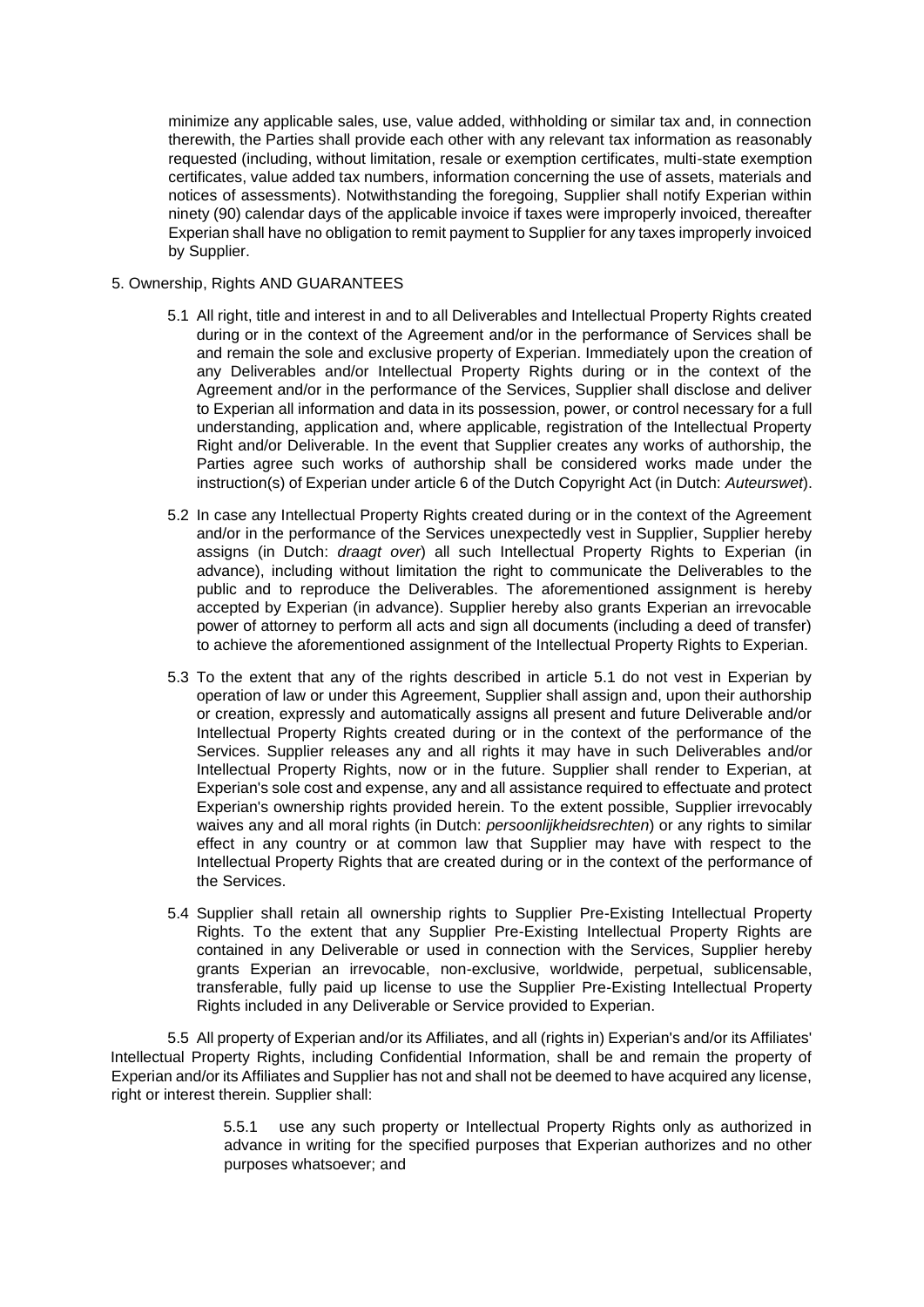5.5.2 keep such property in good order and condition and Supplier shall be solely responsible for any loss or damage to the Experian property while in the possession or control of Supplier; and return the property to Experian or otherwise dispose of it as directed by Experian.

5.6 Supplier shall transfer to Experian any guarantee or similar rights given by any manufacturer or supplier from whom it acquires the Goods. To the extent that such guarantee or similar rights are not transferable, the Supplier undertakes, at Experian's request, to enforce such quarantee or rights on behalf of Experian.

#### 6.Representations and Warranties

6.1 Without prejudice to any other right or remedy available to Experian, Supplier represents and warrants to Experian that:

6.1.1 Supplier has the requisite power and authority to enter into and perform the terms of this Agreement and each Purchase Order and Schedule, that no further authority or approval is necessary, that the person executing this Agreement on its behalf has the full right and authority to fully commit and bind Supplier and that this Agreement and each Purchase Order and Schedule constitutes the valid and binding obligation of Supplier, enforceable in accordance with its terms;

6. 1.2Supplier has all necessary and advisable confidentiality and intellectual property assignment agreements with all of its Personnel who may perform the Services under this Agreement or develop the Deliverables and each such agreement is valid and enforceable;

6.1.3 To Supplier's knowledge, there are no claims, litigation or other proceedings pending or threatened which would prevent, hinder or challenge the transactions contemplated herein, including without limitation the provision of Services and Deliverables;

6.1.4 Neither the performance of the Services, the provision of the Deliverables nor the sale and/or use of the Services and/or Deliverables infringe on any Intellectual Property Rights of any third party.

6.1.5 The Goods and any Deliverables shall be free from all material defects in design, material, and workmanship.

6.1.6 All Goods it supplies shall be new, of satisfactory quality, and fit for a particular purpose held out by Supplier or made known to Supplier by Experian;

6.1.7 All Goods, Services, and/or Deliverables conform to the applicable specifications, drawings, or description detailed in any Schedule or Purchase Order; and

6.1.8 The Goods, and Services performed shall comply with applicable Law. Supplier shall be solely responsible for any and all fees, penalties and interest, which result from Supplier's failure to comply with such applicable Law.

# 7. Indemnification

To the fullest extent permitted by law, Supplier shall defend and indemnify and hold harmless Experian, its Affiliates, and Experian's landlord at the premises where operations will be performed and their respective Personnel, from and against all damages, liabilities, claims, losses, costs and expenses (including but not limited to reasonable attorney and expert witness fees and expenses) that the indemnified Parties may incur, suffer, become liable for, or which may be asserted or claimed against the indemnified Parties, as a result of (i) the acts, errors, or omissions of Supplier and/or any of its Affiliates, or their respective Personnel or anyone for whose acts any of them may be liable and (ii) subpoenas served on an indemnified Party as a third (3rd) party witness for any proceeding involving Supplier. The foregoing indemnification shall include, but is not limited to, a breach of any representation, warranty or covenant hereunder or a claim or threatened claim by any third party that the Goods, Deliverables or Services infringe the third party's Intellectual Property Rights (including in respect of the use or sale thereof by Experian and/or its Affiliates). Experian may participate in the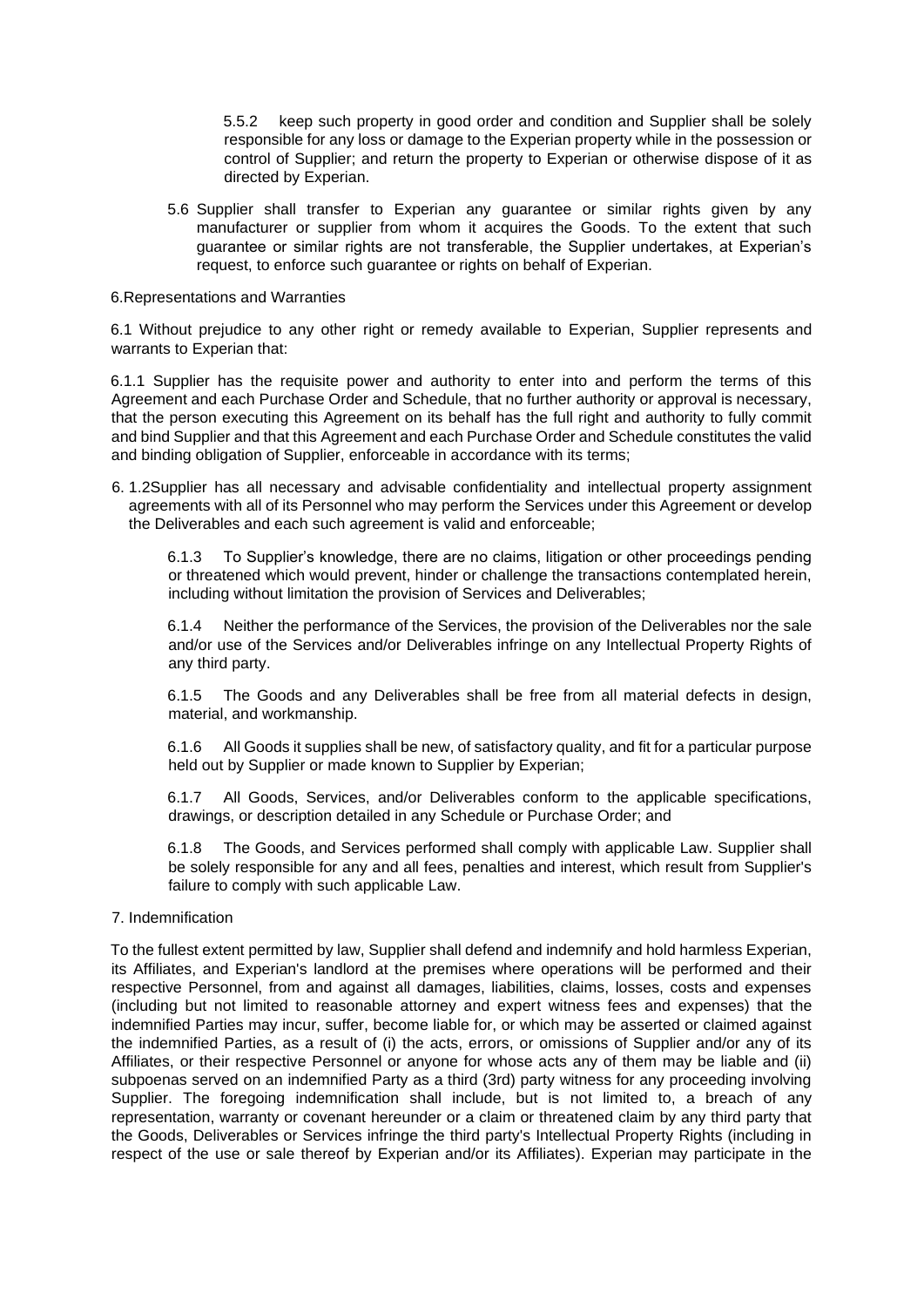defense of any claim with counsel of its choosing, at its own expense. Supplier shall not enter into any settlement of a claim without the prior written consent of Experian.

#### 8. Insurance

Supplier will maintain at its own cost and expense (and shall cause any permitted subcontractor to maintain) insurance policies providing insurance of the kind and in the amounts generally carried by a reasonably prudent supplier in the industry, with one or more reputable insurance companies including adequate public liability insurance, professional indemnity insurance and, in respect of the Deliverables, product liability insurance. Each policy shall be effected for no less than €1.200.000. Supplier shall upon request, from time to time, provide Experian with such evidence of insurance and payment of premiums in connection therewith, as Experian may reasonably require.

## 9. Confidentiality

- 9.1 Each Party shall keep all Confidential Information of the other Party and/or its Affiliates strictly confidential and shall use no less than commercially reasonable efforts to protect such Confidential Information from any use, reproduction, publication, disclosure, or distribution except as specifically authorized by this Agreement.
- 9.2 Supplier shall disclose such Confidential Information of Experian and/or its Affiliates to its Personnel solely on a need-to-know basis for the purpose of discharging its obligations to Experian hereunder. Supplier shall cause its Personnel to become bound by the obligations of confidentiality that bind Supplier hereunder and Supplier shall be liable for any failure by such Personnel to maintain such confidentiality.
- 9.3 The above-stated obligations of confidentiality do not apply to the extent such information:

9.3.1 is already in the public domain or becomes publicly available through no breach of this Agreement by the recipient;

9.3.2 that the recipient can document was independently developed by the recipient without reference to or use of the Confidential Information; or

9.3.3 is required to be disclosed by law or by a court of competent jurisdiction or by any regulatory body; provided that immediately upon receiving any such request Supplier promptly notifies Experian in writing of such requirement to enable Experian to seek a protective order to protect the confidentiality of such information, take action to assure confidential handling of the Experian Confidential Information, or take such other action as it deems appropriate to protect the Experian Confidential Information.

## 10.Publicity

Supplier shall not publicly disclose, including in any advertising or marketing materials or any press release or statement (i) the existence or terms of this Agreement or any Purchase Order or Schedule or (ii) the existence of any Goods, Services or Deliverables provided hereunder without prior written consent from Experian's Vice President of Global Sourcing and/or Vice President of Public Affairs, which may be withheld in Experian's sole discretion. Experian shall have the right to use Supplier's logo for internal marketing purposes only without the prior written consent of Supplier.

## 11. REMEDIES

Supplier and Experian each acknowledge that the failure to perform their respective duties under this Agreement, including, without limitation, Sections 9 or 10, may cause the other Party to suffer irreparable injury for which such injured Party will not have an adequate remedy available at law. Accordingly, the injured Party may seek to obtain injunctive or other equitable relief to prevent or curtail any such breach, threatened or actual, without posting a bond or security and without prejudice to such other rights as may be available under this Agreement or under applicable law. For purposes of this Agreement, "equitable relief" means and includes those remedies traditionally and historically granted by courts of equity, including without limitation, injunction, attachment, declaratory relief, lis pendens, receivership, and replevin. Except as otherwise expressly provided in this Agreement, all remedies in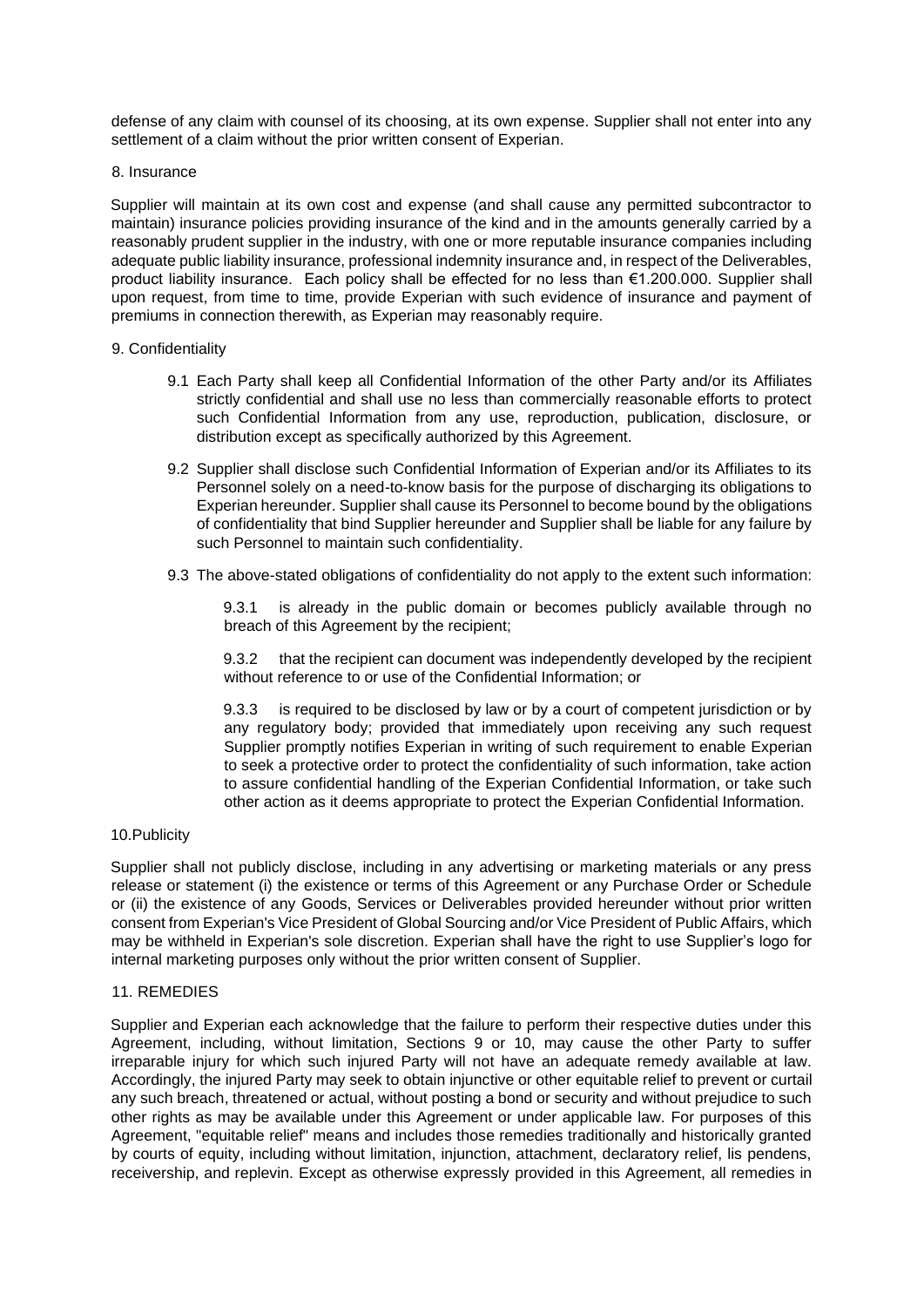this Agreement are cumulative and in addition to (not in lieu of) any other remedies available to a Party at law or in equity.

## 12. Background Screenings

All Supplier Personnel who work on-site at an Experian facility for more than one (1) business day or who will have access to an Experian network, must pass a five panel drug screen, criminal background check, and general background investigation, prior to providing Services. The general background investigation will consist of verification of the worker's qualifications and credentials, verification of previous employment, and verification of Social Security Number. The scope and criteria of the background check can be found in Appendix 1, incorporated herein by reference and may be modified by Experian from time to time. Supplier accepts and agrees to implement screening as required above prior to such person providing any Services under this Agreement. Such screening records may be audited by Experian. Supplier shall not be required to screen any individual where it is prohibited by law.

## 13. Ethical Standards

Supplier shall and shall cause its employees, subcontractors, agents and other personnel to abide by the terms of this Agreement, including, but not limited to, the ethical standards as set forth in appendix 1.

## 14. General Provisions

- 14.1 Non-exclusive; No Minimum or Maximum. This Agreement shall not be construed as an exclusive contract. Experian may fulfill its requirements from the supplier(s) of its choice. This Agreement does not constitute a warranty, guarantee or commitment to purchase any minimum or maximum of Services or Deliverables from Supplier.
- 14.2 Participation. Notwithstanding anything contained herein to the contrary, any and all Affiliates of

Experian may elect to participate in this Agreement under the terms set forth herein by executing, through Experian Nederland B.V. or such Affiliate, a Schedule or issuing a Purchase Order referencing this Agreement. In the event of participation by any Affiliate, reference in this Agreement to Experian shall mean the participating entity under the applicable Schedule or Purchase Order. A Breach of this Agreement by an Experian Affiliate shall not affect the rights, privileges or obligations of Experian or any other Experian Affiliate not in Breach of this Agreement.

14.3Third Party Rights. Persons or entities who are not a Party to this Agreement (other than Experian's Affiliates, as applicable) shall not have any rights under this Agreement and the Parties hereby agree that nothing in this Agreement shall be construed as creating a right that is enforceable by any person or entity that is not a Party to this Agreement or a permitted assignee of such Party.

14.4 Assignment. Supplier shall not assign, delegate, or otherwise transfer this Agreement or any of its rights under it, or purport to do any of these things, or any interest relating to this Agreement without the prior written approval of Experian. Any attempted assignment, delegation or transfer by Supplier without such approval shall be null and void ab initio. Experian may assign, transfer, sub-license or deal in any other manner with this Agreement or any of its rights under it to its Affiliates or subsequent owner without the prior written consent of Supplier. This Agreement is binding upon and inures to the benefit of the Parties and their permitted successors and assigns.

14.5 Relationship of the Parties. Supplier is an independent contractor and is not an employee, agent, partner, joint venture, or legal representative of Experian. Nothing in this Agreement is intended to, or shall, operate to create a partnership or joint venture of any kind between Supplier and Experian, nor authorize either Party to act as agent for the other. Neither Party has the authority to act in the name or on behalf of, or otherwise bind, the other Party in any way.

14.6 Labor Disputes. Whenever Supplier has knowledge that any actual or potential labor dispute is delaying or threatens to delay the timely performance of any order, Supplier shall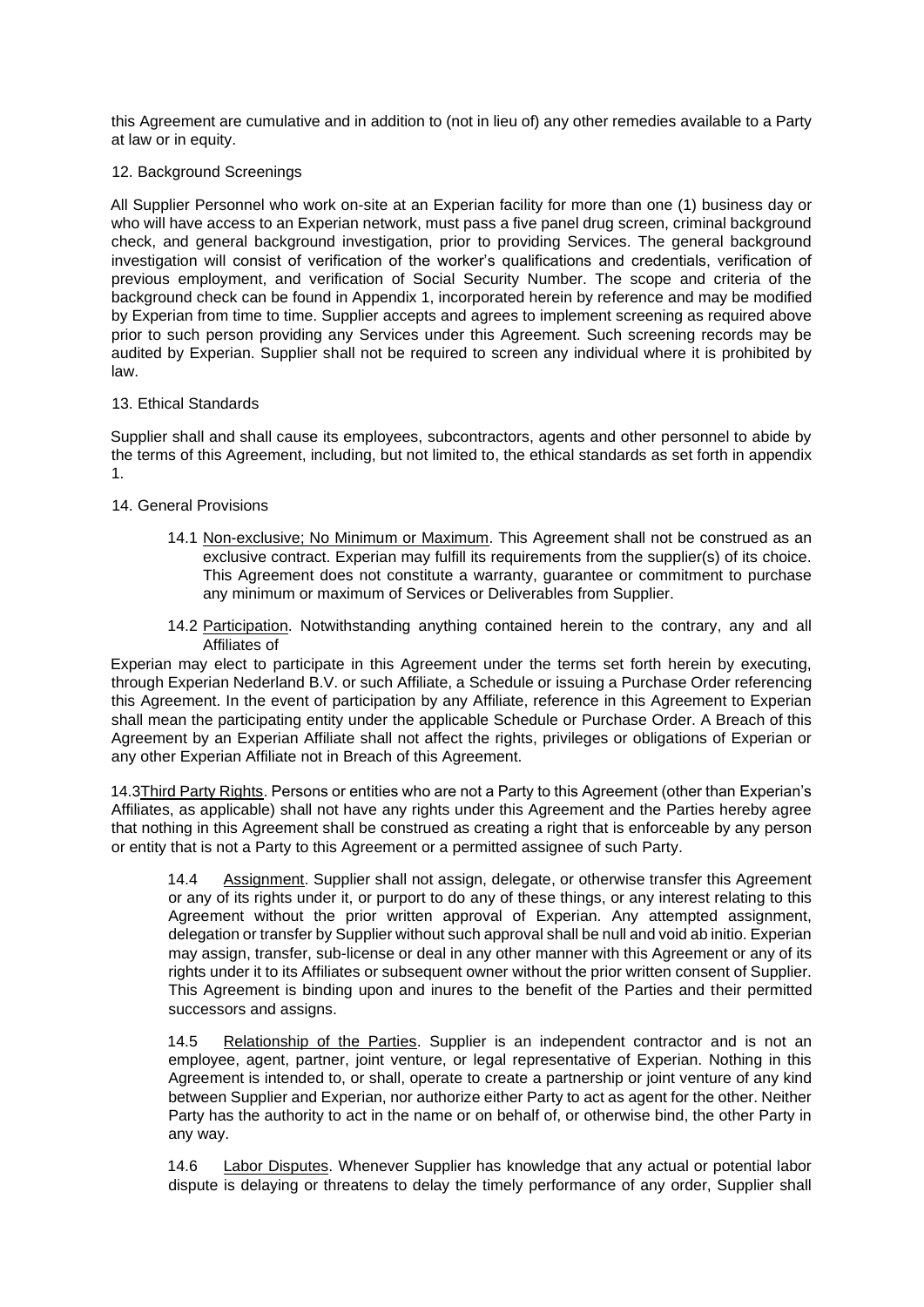immediately give written notice thereof, including all relevant information to Experian. Supplier agrees to insert the substance of this paragraph including this sentence in any subcontract hereunder.

14.7 Notice. Any notices (including requests, demands or other communication) to be sent by one Party to the other in connection with this Agreement shall be in writing and shall be delivered personally, by reputable overnight courier, by special delivery post (or equivalent service offered by the postal service from time to time), by facsimile transmission or by electronic mail, to the addresses of each Party as set out on the first paragraph of the first page of this Agreement or as otherwise notified in accordance with the provisions of this section. Either Party may change its notice address by giving the other Party written notice of such change in the manner specified above. Notice shall be deemed to have been duly given as follows:

- 14.7.1 upon delivery if delivered personally or by reputable overnight courier;
- 14.7.2 five (5) calendar days after the date of posting if sent by post;
- 14.7.3 if sent by facsimile transmission or electronic mail (to Experian at: emeaprocurement@experian.com and Supplier at the email address on file with Experian), upon confirmation of receipt.

14.8 Integration and Precedence. This Agreement, its Schedules, Purchase Orders, attachments and all other documents referred to herein constitute the complete agreement of the Parties relating the subject matter hereof and supersedes any and all prior or contemporaneous agreements or understanding relating to the same subject matter, including without limitation any standard terms and conditions of Supplier. Each Schedule and Purchase Order shall incorporate therein all of the terms and conditions of this Agreement, and any reference to "this Agreement in such Schedule or Purchase Order shall include this Agreement and its attachments. If there is a conflict or inconsistency between the various documents forming this Agreement, such conflict shall be resolved by giving precedence in the following order: the Schedule; this Agreement; and the Purchase Order; except with respect to the indemnification obligations, confidentiality obligations, and limitations of liability, in which case, the terms and conditions of this Agreement shall always control.

14.9 Amendment and Waiver. No amendment or modification of any provision of this Agreement shall be valid or binding unless it is made in writing and signed by an authorized representative of each Party. Any waiver of a provision or breach must be signed by the Party waiving such breach or provision. No such waiver will be deemed a continuing waiver unless expressly stated in the signed waiver and any failure to exercise a right or remedy to which it is entitled by a Party at any time shall not be deemed a waiver of such right or remedy in any subsequent or other incident.

14.10 Interpretation. Any reference to a statutory provision includes a reference to any modification or re-enactment of it from time to time. The headings and pronouns contained herein are for convenience and ease of reference only and shall not affect the construction or interpretation of this Agreement.

14.11 Severability. To the fullest extent possible, each provision of this Agreement shall be interpreted in such a manner as to be effective and valid under applicable Law. If any provision of this Agreement is finally determined to be invalid or unenforceable such provision shall be deemed to be severed from this Agreement and every other provision of this Agreement shall remain in full force and effect.

14.12 Forms. For its convenience, Experian may use its Purchase Order to order services or to specify subsequent changes, and Supplier may use its preprinted forms to acknowledge or invoice same. Notwithstanding the use of any preprinted forms, the provisions of this Agreement shall in all cases override and prevail over any differing or additional terms contained in any Supplier forms, including, without limitation, any shrink-wrap, click-wrap (or other electronic agreement), or any other terms and conditions that may be furnished in such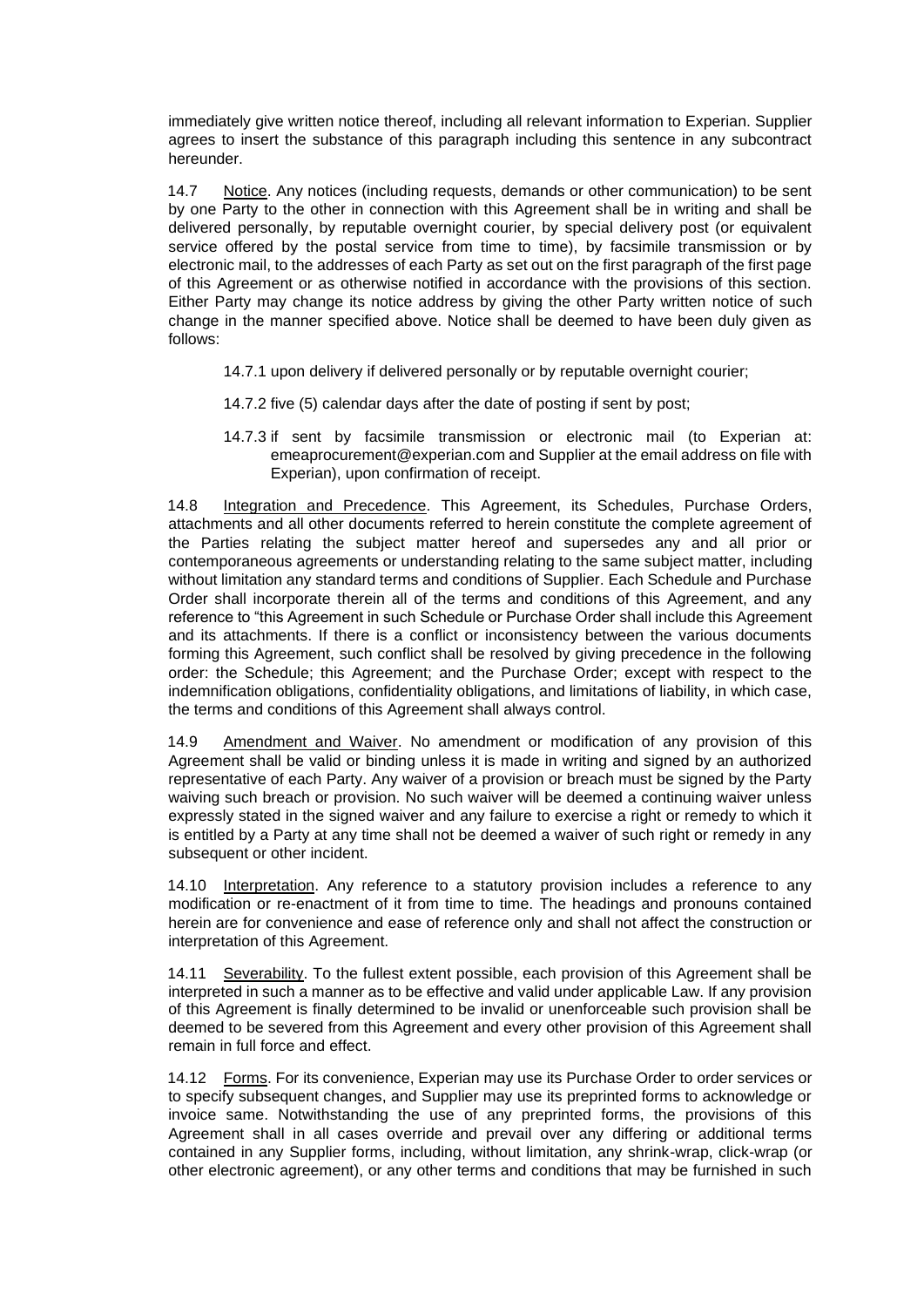Supplier forms and neither this Agreement nor any provision hereof shall be deemed to be superseded or otherwise changed in any way by any provision contained in any such forms and all additional terms are hereby rejected.

14.13 Survival. The provisions of this Agreement that, by their nature and content, must survive the completion, rescission, termination or expiration of this Agreement in order to achieve the fundamental purposes of this Agreement, shall so survive and continue to bind the Parties.

14.14 Governing Law. This Agreement and each Purchase Order and Schedule shall in all respects (including without limitation in respect of its validity, interpretation, construction, performance and enforcement) be governed by and construed in accordance with the laws of the Netherlands, without regard to its conflicts of law doctrine. The Parties hereby explicitly submit and agree to the exclusive jurisdiction and venue of the courts of The Hague. The prevailing Party shall be entitled to all expenses, including attorneys' fees and costs, incurred in connection with any dispute hereunder.

14.15 Counterparts. Either the originals or copies, including facsimile transmissions, of the Agreement, may be executed as counterparts, each of which is deemed an original and all of which constitute one and the same agreement. The signatures of all of the Parties need not appear on the same counterpart, and delivery of an executed counterpart signature page by facsimile or other electronic means is as effective as executing and delivering the Agreement in the presence of the other Party to the Agreement.

14.16 Advice of Legal Counsel. Each Party acknowledges, represents and warrants that it has consulted with and has obtained the advice and counsel of its attorney and that each has executed the Agreement voluntarily after careful and independent investigation, free from any fraud, duress, coercion or undue influence of any kind, without relying upon any statements, representations or warranties, written or oral, as to any law or fact made by any other Party, not expressly set forth herein.

## **Appendix 1**

# ETHICAL STANDARDS AND STAFF VETTING

1. The Supplier warrants, undertakes and represents that it:

- 1.1. shall not employ or use any person below the age of 14 or 15 (depending on country) or below the legal minimum age (where this is higher) in all countries in which it operates or sources goods or services;
- 1.2. shall not use forced labour in any form (prison, indentured, bonded or otherwise) and staff are not required to lodge papers or deposits on starting work;
- 1.3. shall comply with all applicable local environmental, safety and health regulations and shall provide a safe and healthy workplace, presenting no immediate hazards to its staff;
- 1.4. shall at all times adopt Social Accountability International's SA8000 as a guiding principle in the absence of local regulations;
- 1.5. within the customs and practices of the countries in which the supplier operates, shall not discriminate against any worker on any grounds (including race, religion, disability, age or gender);
- 1.6. shall not engage in or support the use of corporal punishment, mental, physical, sexual or verbal abuse;
- 1.7. shall pay each employee at least the minimum wage, or the prevailing industry wage, (whichever is higher) and provides each employee with all legally mandated benefits;
- 1.8. shall comply with the laws on working hours and employment rights in the countries in which it operates;